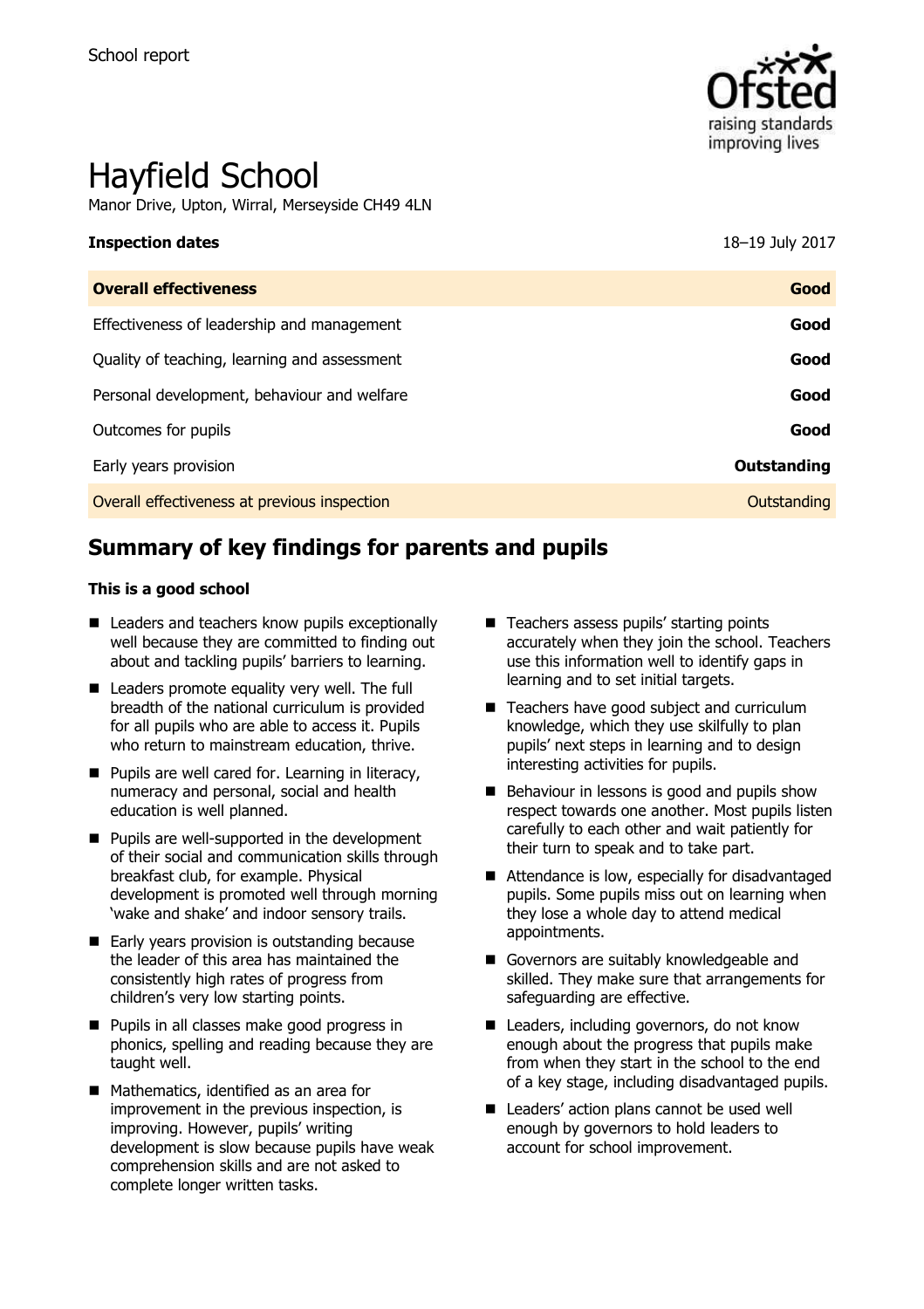

# **Full report**

# **What does the school need to do to improve further?**

- Improve the progress that pupils make in writing by making sure that teachers and teaching assistants:
	- tackle errors made in letter and number formation
	- further develop pupils' vocabulary and comprehension skills
	- provide more opportunities for pupils to write in detail and to complete longer writing tasks.
- **IMPROVE THE EFFECT INCOCES OF LEADERS, including governors, by making sure that their** monitoring of pupils' attendance and progress identifies any inconsistencies for different groups of pupils, including for disadvantaged pupils.
- Sharpen whole-school action plans so that these become a more useful tool for governors to hold leaders to account by stating clearly:
	- who is responsible for the key actions
	- how much each action will cost
	- the intended outcome of the actions and when this will be achieved
	- how the process of achieving the actions will be monitored, by who and when.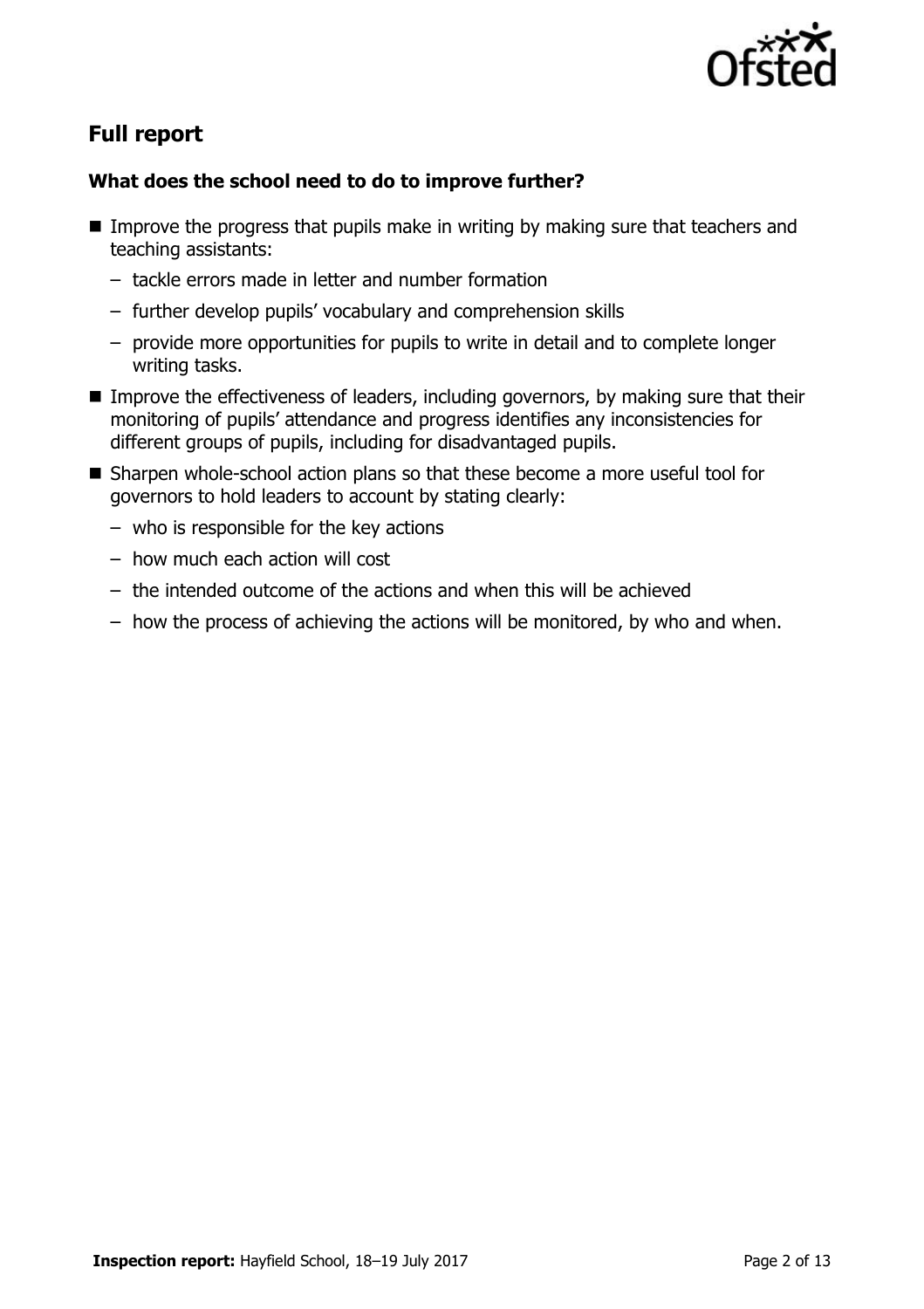

# **Inspection judgements**

#### **Effectiveness of leadership and management Good**

- Leaders have a vision for excellence, supported by all staff who have high expectations for their pupils. They are committed to removing barriers to learning so that pupils achieve their potential.
- Leaders provide an engaging curriculum to enable pupils to experience the full breadth of the national curriculum where this is appropriate for pupils. Spiritual, moral, social and cultural experiences are promoted well in the school.
- **Pupils have a safe environment in which to learn. Differences are acknowledged and** accepted. Leaders' commitment to tackling inequality is acknowledged through external accreditation as a 'school for sanctuary'. The school's 'rights respecting award' recognises leaders' work in promoting fundamental British values. Pupils have a good understanding of right and wrong through their work on the school charter. They know how important it is to show respect to each other.
- Leaders plan to reintegrate pupils to mainstream education where possible. Working with parents, they organise a programme of visits to mainstream schools followed by placements for part of each week. Teachers focus on pupils' personal, social and emotional needs and developing pupils' resilience, so that they do not just cope when they leave Hayfield School, but go on to thrive in their new school. Pupils who returned to mainstream schools in 2015/16 were placed well and continue to be settled.
- Leaders are committed to improving teaching, learning and assessment in the school. For example, leaders identified that phonics teaching was not good enough, so they regrouped pupils by ability for their phonics work. This was of benefit for some pupils, whose reading improved as a result. However, for some other pupils the changes were unsettling and this slowed their progress in reading. Further improvements to phonics teaching have been made in response.
- Teachers are gaining confidence in using the school's new approach to assessment. They use the standards expected for different ages in English, mathematics and personal, social and health education (PSHE). However, the long-term absence of the school's progress leader has inevitably delayed plans to expand this approach to other subjects. This has forced a return to the previous system in the interim.
- Leaders' monitoring of the quality of teaching is thorough. Teachers appreciate the feedback they are given from leaders' formal observations of their teaching and from other short visits to their lessons. Leaders, including governors and subject leaders, look at pupils' work in books regularly. Leaders organise support for teachers where areas for improvement are identified; teachers' practice improves as a result.
- Teachers know their pupils exceptionally well and, because of this, pupils are well cared for at this school. After allowing pupils to settle in for a few weeks, teachers do a baseline assessment of pupils when they start in the school. This is used well to plan highly personalised support which is clearly stated in pupils' individual support plans. Families are closely involved in planning support and setting targets for their children. This helps pupils to overcome their barriers to learning and to develop well, both academically and socially. Funding for pupils who have special educational needs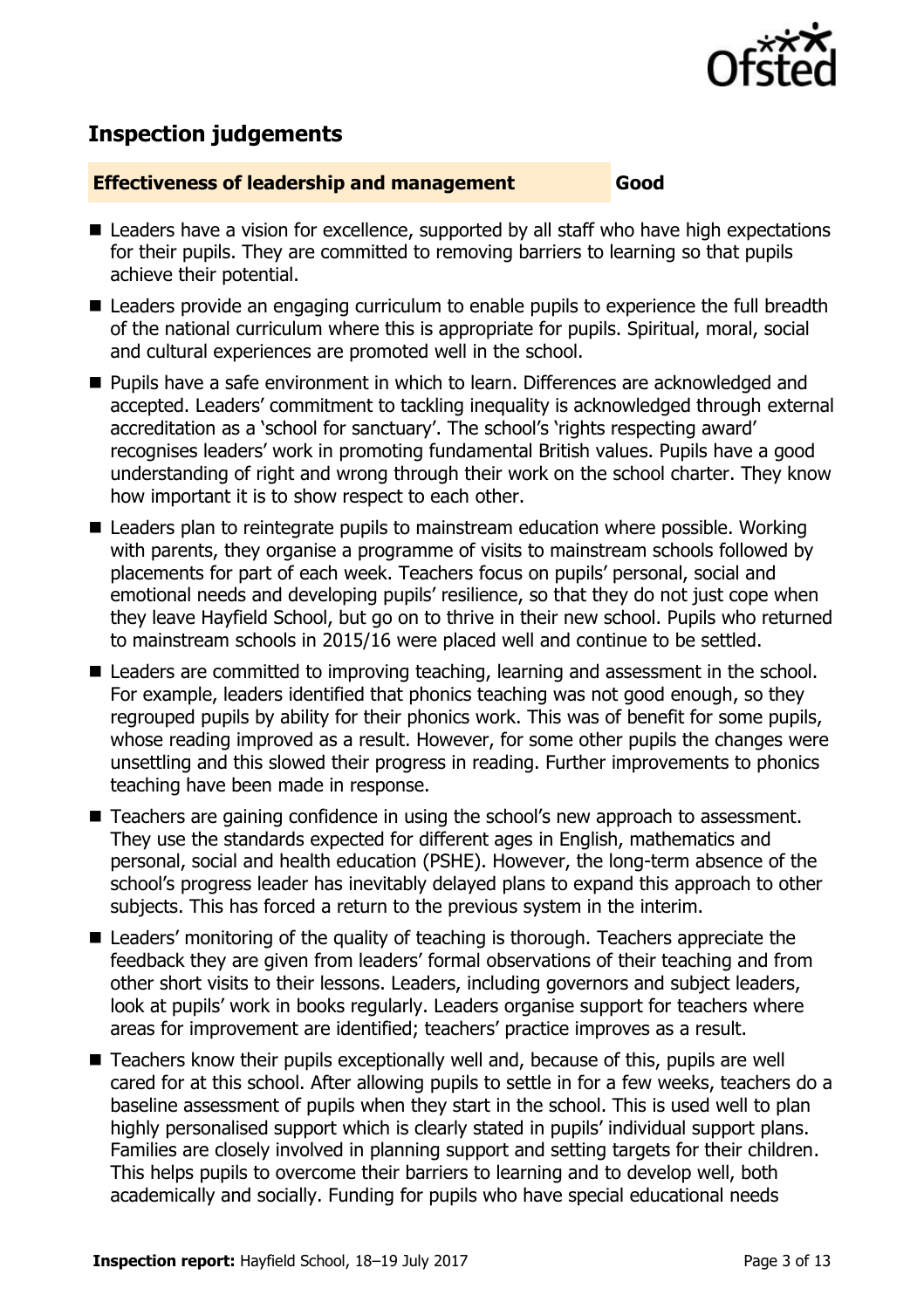

and/or disabilities is therefore managed well and used to good effect.

- Leaders provide training and support to help staff to manage pupils' behaviour. This behaviour is often challenging. As a result, behaviour is managed exceptionally well, without any fuss and with minimal disruption to learning. Staff are confident in using de-escalation to help pupils to return to learning as quickly as possible.
- **Pupil premium funding is used well to provide additional support for disadvantaged** pupils to help them to develop the skills they need to be ready to learn in English and mathematics lessons. Teaching assistants help disadvantaged pupils to improve their social skills. Additional speech and language therapy is to be introduced from September for disadvantaged pupils who have poor communication or sensory needs.
- **Primary school physical education (PE) and sport funding is used well, for example to** pay for support from a specialist PE teacher to develop pupils' movement and teambuilding skills. This gives pupils the skills they need to participate well in other sports.
- Although teachers monitor the progress and attendance of each individual pupil carefully, leaders' overall monitoring is less robust. Leaders do not have a firm enough grasp of whether weaknesses are being tackled, nor do they know if improvements are happening quickly enough.
- Leaders, including governors, do not know enough about the progress that pupils make in all subjects by the end of a key stage from when they joined the school. Leaders are therefore unable to make comparisons with pupils from similar starting points nationally where this is appropriate, including for disadvantaged pupils.
- Leaders know that attendance overall was low in 2016, especially for disadvantaged pupils. Leaders monitor attendance for each individual pupil, but do not routinely check on the attendance of disadvantaged pupils in the school. They therefore do not know if their work to tackle absence is making enough difference for this group.
- Staff work closely with parents. The majority of parents who spoke to inspectors had nothing but praise for the school and the support provided for their children. A very small number of parents expressed concerns about the information given to them on their children's progress. Some annual reviews have not taken place within the required timeframe because meetings have been postponed due to difficulties such as staff absence. These are scheduled to take place during the summer holidays.

### **Governance of the school**

- Governors are effective because they make sure they have the necessary knowledge and skills to enable them to carry out their responsibilities well.
- Governors plan an audit of their skills in the autumn term to make sure there are no gaps in their skills and to identify future training needs. They have already had training in safeguarding and looking out for the signs of extremism and radicalisation.
- Governors know the school well because they make regular visits, including visits to lessons. They work with leaders to review pupils' work.
- The school budget is managed well. The information technology suite has been refurbished recently. It includes a contract for external management of internet access and a more robust internet filtering system to protect children.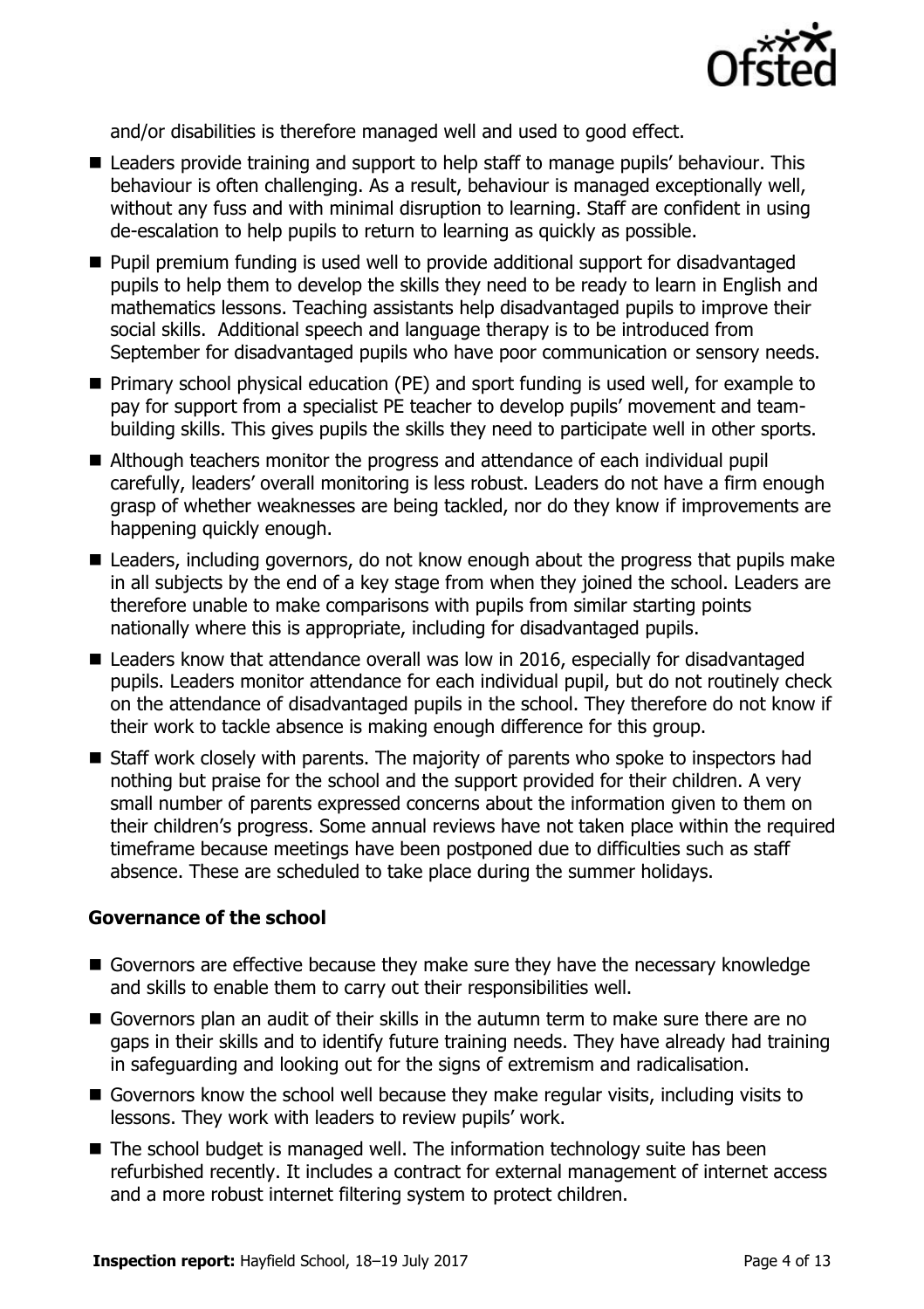

- Governors use external reports to help them to prioritise where improvements are needed.
- Governors are not provided with the information they need to hold all leaders to account, such as pupils' progress information by year group or for each subject, or the attendance of disadvantaged pupils.
- Leaders' action plans are not presented to governors in a format to enable them to hold staff to account for making improvements. As there are no deadlines or success criteria in these plans, it is unclear if improvements are on track or making the intended difference.

# **Safeguarding**

- $\blacksquare$  The arrangements for safeguarding are effective.
- Staff pre-employment checks are recorded accurately and correspond with information stored in staff personnel files. The single central record meets requirements.
- All staff employed by the school have recently completed updates on safeguarding and child protection. They have a good understanding of the action to take if they have concerns about a child. All staff have completed 'Prevent' duty training as well as training relating to female genital mutilation and child sexual exploitation.
- Staff have been trained in the safe handling of pupils, including in the use of restraint, where this is needed to prevent pupils from harming themselves or others.
- **Pupils are extremely well supervised while in school. In lessons, there are sufficient** numbers of teachers and teaching assistants to meet the needs of all pupils. At playtime and lunchtime, staff supervise pupils well. Staff support pupils' play and help them to move back to lessons quickly when social time comes to an end. Staff intervene quickly to help pupils to manage their behaviour and to stay safe.
- Some areas of the school are not fit for purpose. For example, there is little outdoor play equipment for pupils to use, with rusty climbing frames that have been out of use for some time. Plans are in place to finally replace these ready for the new school year.
- Most pupils who use local authority organised transport are picked up and dropped off safely in the school car park. However, leaders have not fully considered the risks in allowing pupils to be picked up and dropped off by taxis which double-park on the road.

# **Quality of teaching, learning and assessment Good**

- Teachers and teaching assistants work well together as a team. They strive to learn about their pupils' needs and interests and the best way to help them.
- Teachers plan work carefully for pupils, using what they know about pupils' potential barriers to learning. They design tasks skilfully to review and consolidate prior learning, fill any gaps and move learning on when pupils are ready for their next challenge.
- Teachers have good subject and curriculum knowledge which they use well in designing a range of interesting resources for pupils. These help pupils to grasp the next steps in their learning. Teachers know that pupils work best with a variety of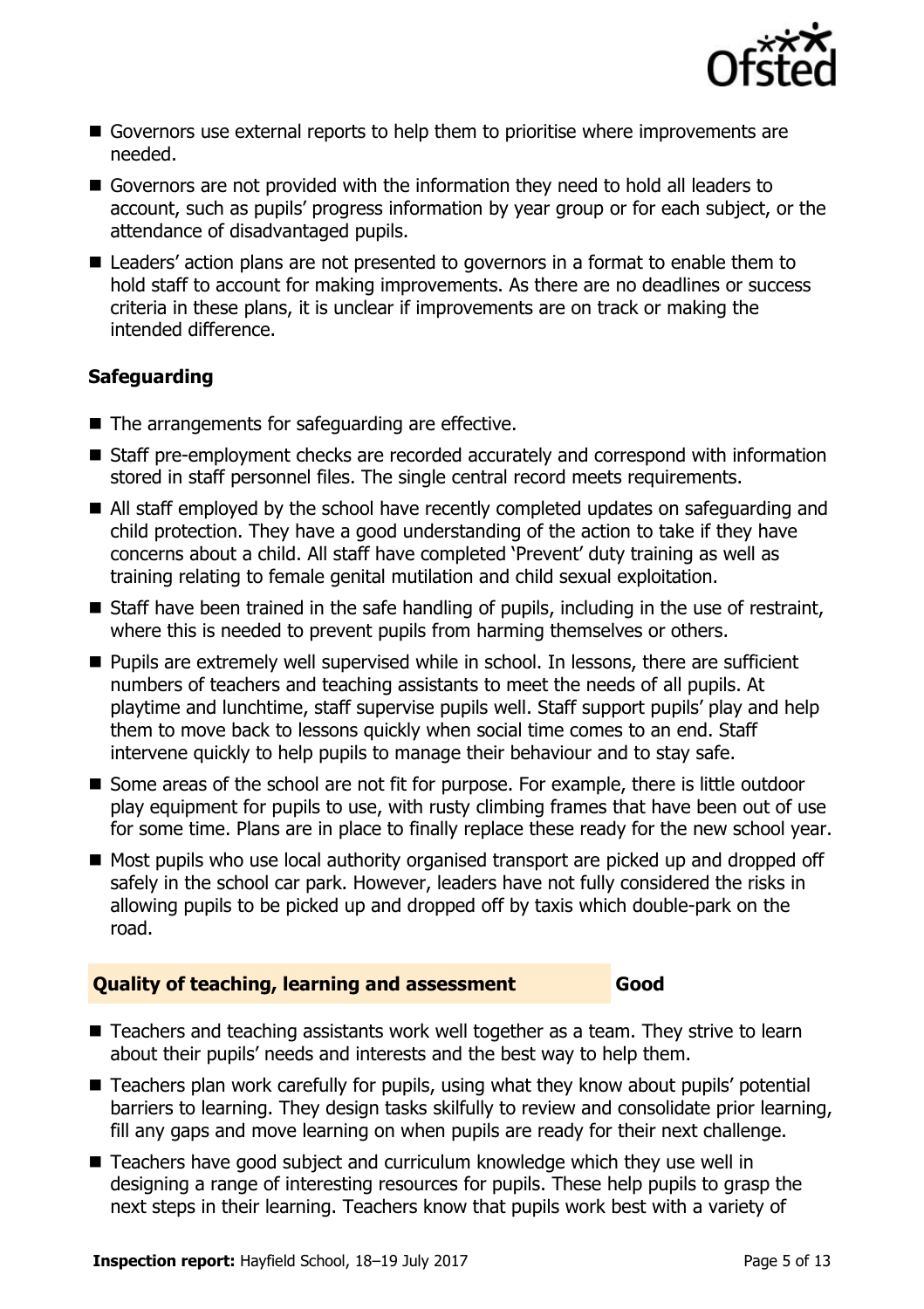

different resources and several short tasks.

- Teachers support mathematics development well through using mathematical equipment. Pupils used five, 10 and 20 number frames confidently to deepen their understanding of number bonds. Number lines were used well, including using model building bricks, as pupils counted the steps in addition and subtraction calculations they had been given. Teachers provided a range of different counters for pupils, including sweets, coins and marbles as pupils further developed their fine motor skills in handling small objects.
- Teaching of phonics is a strength and, because of this, pupils use phonics strategies well to help them to sound out unfamiliar words. They use picture cues with confidence. Pupils who have difficulties with communication are supported well by teachers trained in the use of 'Makaton' to help them to develop their understanding.
- Teachers, and most teaching assistants, use questioning well to check on pupils' learning and to support the development of pupils' reasoning skills. Staff identify when misconceptions occur and these are quickly tackled to improve learning.
- Teachers' assessments of pupils' work are accurate because reqular internal moderation takes place where teachers discuss pupils' work and share their marking. External validation through the local authority and other local schools has further confirmed teachers' assessments to be accurate.
- Some variability exists in the quality of support provided by teaching assistants as this is not always up to the same high standard. When pupils are not given sufficient challenge, time is wasted. The resulting slow pace means that pupils do not make the planned gains in their learning.
- Some pupils have weak letter and number formation, sometimes as a result of delays in pupils' fine motor skills development. Teachers and teaching assistants do not always correct errors when they occur.
- A very small number of teachers fail to keep pupils on task right through to the end of the lesson. When pupils do not have something purposeful to do, they become restless and noise levels rise. This is not always managed well by these few teachers.

### **Personal development, behaviour and welfare Good**

# **Personal development and welfare**

- The school's work to promote pupils' personal development and welfare is good.
- Learning starts from the moment pupils arrive at school. Pupils' physical development is considered important by leaders and provides pupils with a good start to the day. Pupils take part in 'wake and shake' activities and an indoor sensory trail provides stimulating activities for those who need this.
- Breakfast club not only provides pupils with a healthy food option as they start their day, but also provides opportunities for supervising staff to help pupils to develop their social skills further in sitting, eating and sharing a meal with others.
- Leaders replaced the annual sports day event this year with a sports activity week, being trialled for the first time. This took place during the week of the inspection. This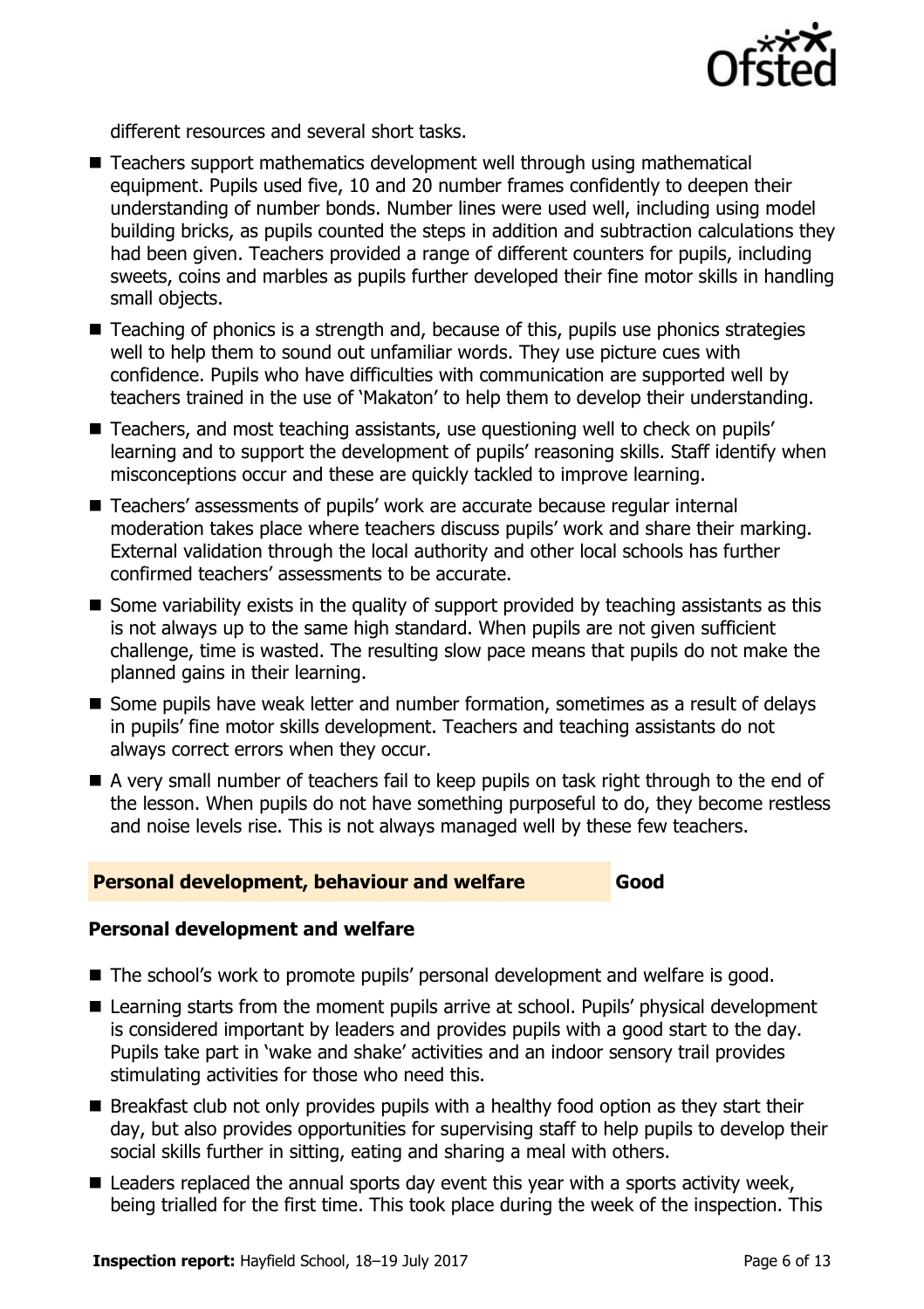

looked like it was going to be an enormous success as pupils were encouraged to become more active through introducing them to new sports and outdoor activities. This included free-running, ultimate Frisbee, Zumba and an inflatable assault course, with sports coaches delivering these sessions for pupils.

- **Pupils take on positions of responsibility as representatives of the school council. Those** who met with an inspector were fabulous ambassadors for the school. They gave a detailed account of why they are happy and enjoy their learning at school.
- The curriculum prepares pupils well for life in modern Britain. Pupils know about other faiths and cultures. They have a good understanding of how to keep themselves safe, such as when using the internet. Pupils take part in residential activities. The curriculum is further enriched through visits to places of interest in the local area, such as Chester Zoo and Chester Cathedral.
- **Pupils are well supported in the development of their social and communication skills,** resilience and their readiness to learn through the well-planned PSHE programme.
- Some areas of the school are not appropriate learning environments and are therefore not fit for purpose. For example, the 'quiet room' and 'dark room' are empty and colourless spaces with no resources to provide comfort and a sense of security, or to provide distraction or a safe place to 'act out' frustrations. Outdoor play equipment is long overdue for replacement and the outside space adjoining the early years classroom is 'shabby' and dirty.

# **Behaviour**

- The behaviour of pupils is good, particularly in lessons where teachers use praise expertly to encourage pupils so that they know their contributions are valued. Staff talk to pupils in a calm and supportive way and model the behaviour that they expect in return.
- **Pupils demonstrate respect towards each other. In lessons they let others speak and** listen to what they have to say. Most pupils can wait patiently for their turn.
- Staff use of physical restraint, to prevent pupils from harming themselves or others, has reduced substantially from last year. Staff are becoming experts in de-escalation because they know the 'triggers' that can upset pupils and know how to avoid them. This stops many aggressive outbursts from happening.
- Leaders use a range of strategies to improve attendance, including telephone calls to parents on the first day of absence, home visits and panel reviews to engage with external agencies and to provide support for families. For some families, this support is helping them to make sure their children attend school regularly. However, a small number of pupils with complex medical needs are often absent for the whole day when they attend medical appointments.
- Attendance has declined over a three-year period and shows little sign of improvement. In 2016, attendance overall and for disadvantaged pupils was low and in the lowest 10% for all special schools.
- **Pupils say that there is some bullying in school, but inspectors found no evidence of** this. Some pupils do not have a deep enough understanding of what bullying is and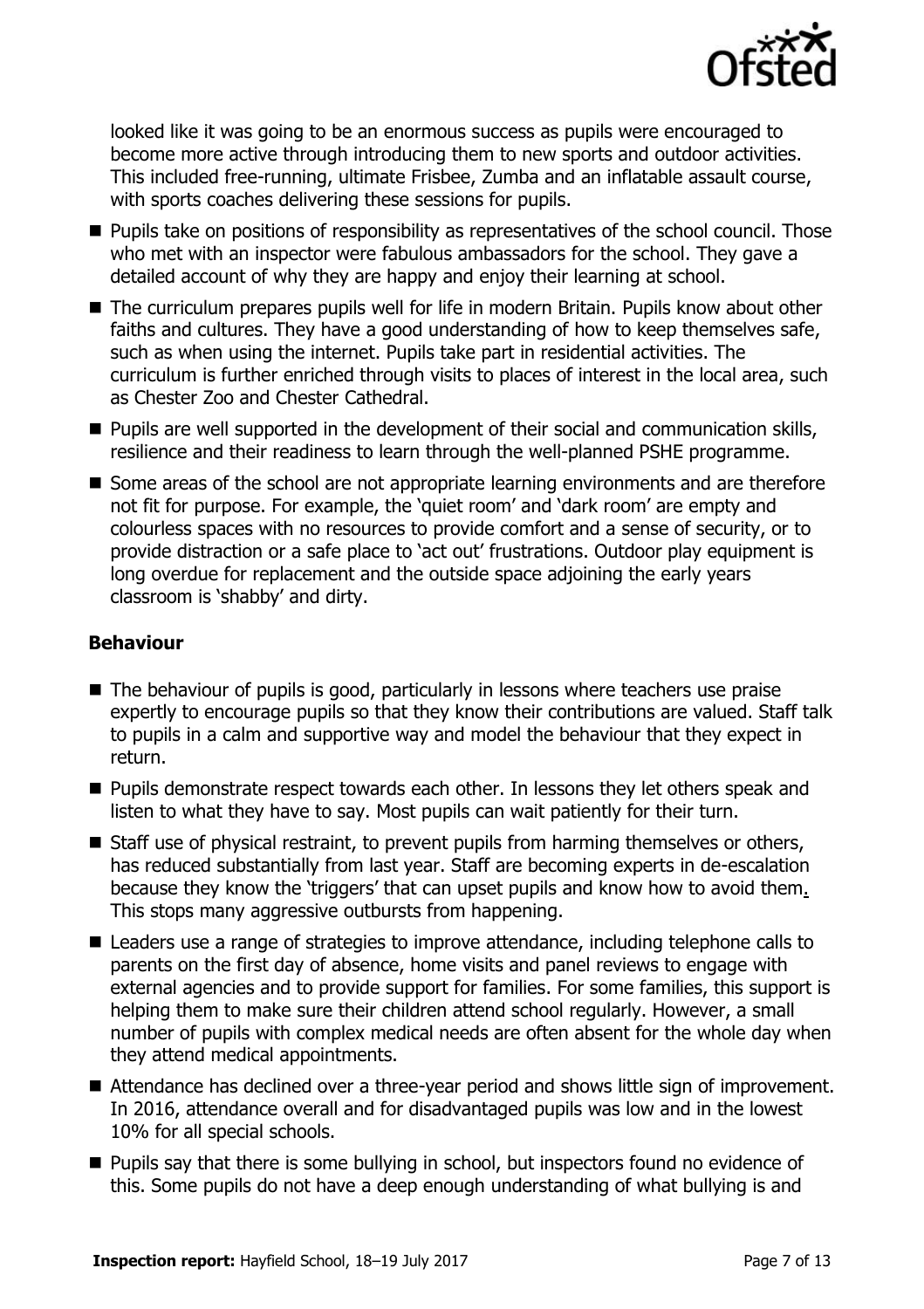

refer to being bullied when they have friendship fall-outs.

## **Outcomes for pupils Good Good**

- Leaders, teachers and teaching assistants are determined that pupils should do as well as pupils in other schools from similarly low, and often very low, starting points.
- **Pupils' starting points are assessed accurately shortly after pupils start at the school.** Pupils often start at the school part-way through the school year. This frequently follows long periods of time away from education. Literacy and numeracy development are given a higher priority than other areas, as pupils often have gaps in their learning in these areas.
- Teachers monitor pupils' progress carefully against targets set for their learning in literacy, numeracy and in PSHE. Additional help is provided for pupils at the first sign of their progress slowing, or existing support is modified to better meet pupils' needs. Disadvantaged pupils make similar progress to others in their mixed-age classes.
- Reading is a strength. The majority of pupils across all classes make good progress from their low starting points in phonics, spelling and reading.
- $\blacksquare$  Mathematics was identified as an area for improvement in the previous inspection which leaders have tackled through the introduction of a mathematics recovery programme. This is helping pupils to develop their understanding of numeracy and pupils' progress is improving as a result. Additional help provided for pupils in small groups or one to one is effective because it is helping them to improve their skills.
- **Pupils' understanding of vocabulary and their comprehension skills are weak. This is** restricting pupils' writing development. Although pupils have the opportunity to write in subjects across the curriculum, such as in humanities and science, pupils are not asked to write in any detail or to complete longer writing tasks.

### **Early years provision CONSTANDING TO A RESERVE THE SERVE TO A RESERVE THE SERVE TO A RESERVE THE SERVE TO A RESERVE THE SERVE TO A RESERVE THE SERVE TO A RESERVE THE SERVE TO A RESERVE THE SERVE TO A RESERVE THE SERVE T**

- Since the last inspection, the leader of the early years has maintained the consistently high rates of progress from children's very low starting points. This is the result of sustained high expectations for children's learning and behaviour.
- $\blacksquare$  All adults who work in this area know children exceptionally well. They use this knowledge to plan appropriate provision for children, which ensures that they are very well cared for. Relationships between staff and children are consistently strong.
- Teachers and teaching assistants who support children in this area are highly skilled at assessing children accurately. Staff plan bespoke activities across the curriculum to interest, excite and enthuse children. The needs of children who have special educational needs and/or disabilities are extremely well met, because activities planned for them exactly match their stage in development.
- Teaching is of consistently high quality. Staff are calm, intuitive and caring. As a result, children come to school happily each morning and settle quickly to the activities planned for them.
- Children enjoy their learning. Children showed good listening and attention skills as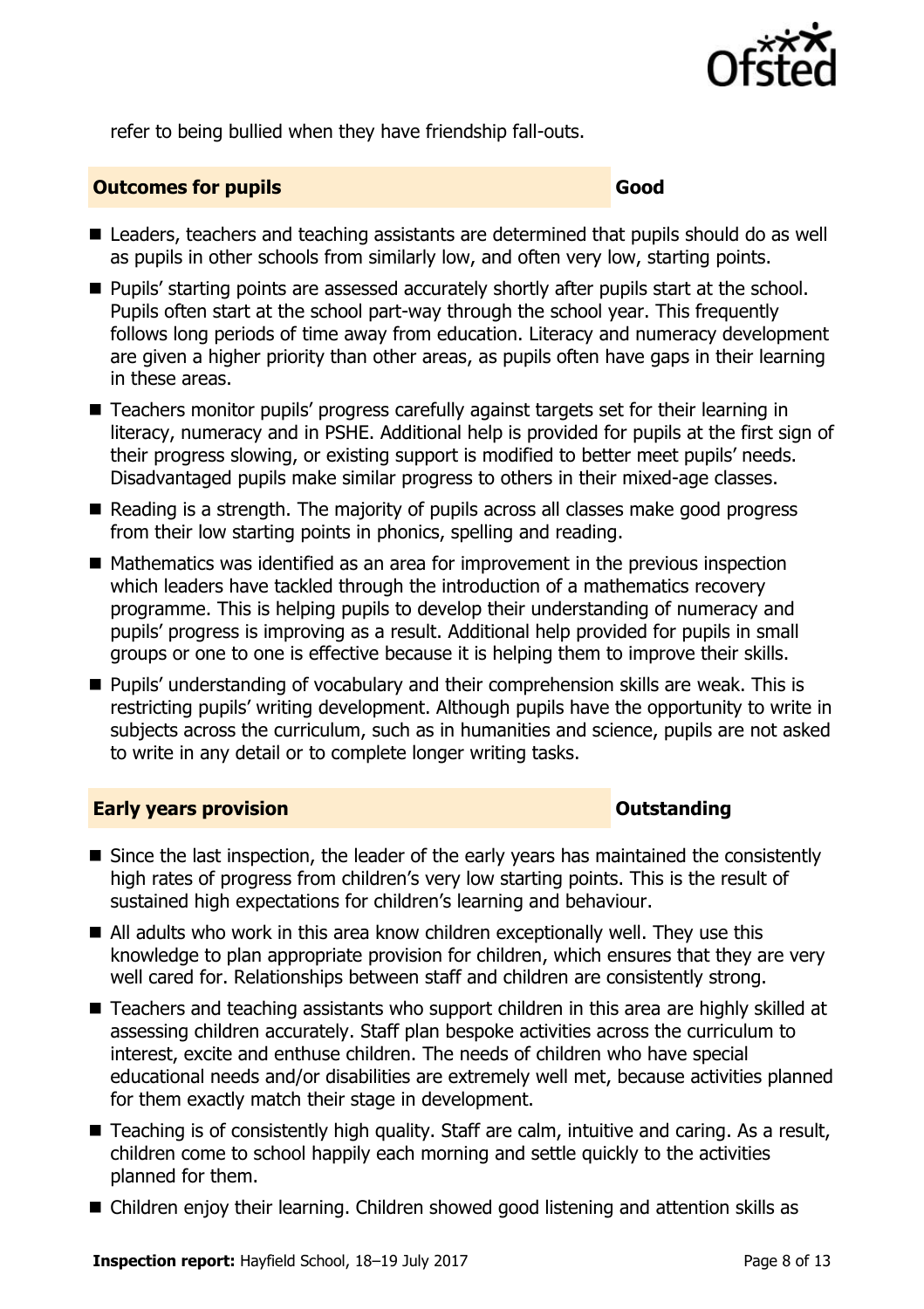

they sat calmly, watching adults demonstrate activities. Children use physical cues well to count, such as hand-clapping and jumping. Children know about taking turns and wait patiently for their turn to contribute, or move to their table as and when directed by an adult. Children are polite and friendly and talked passionately about the work they were doing. Good development of fine motor skills was seen as pupils painted their fish using a cotton wool bud. Children knew how to help the teacher to tidy up at the end of the lesson and joined in enthusiastically with the 'tidy up' rhyme.

- Staff are highly vigilant in keeping children safe. Training is targeted at updating the knowledge of staff working in this area. This ensures that all staff fully understand their responsibility to keep children safe and well looked after.
- Literacy is a strength because children make good progress in developing their skills in early reading and writing. Speaking skills for many children is less strong, but these children are well supported with help for their speech and language development where necessary.
- While all welfare requirements are met, occasionally there is a lack of clarity as to who is the named person allocated to the care of a particular child.
- The outside learning space is quite 'tired-looking', shabby and in need of some refurbishment to make this area as bright and stimulating as the inside classroom.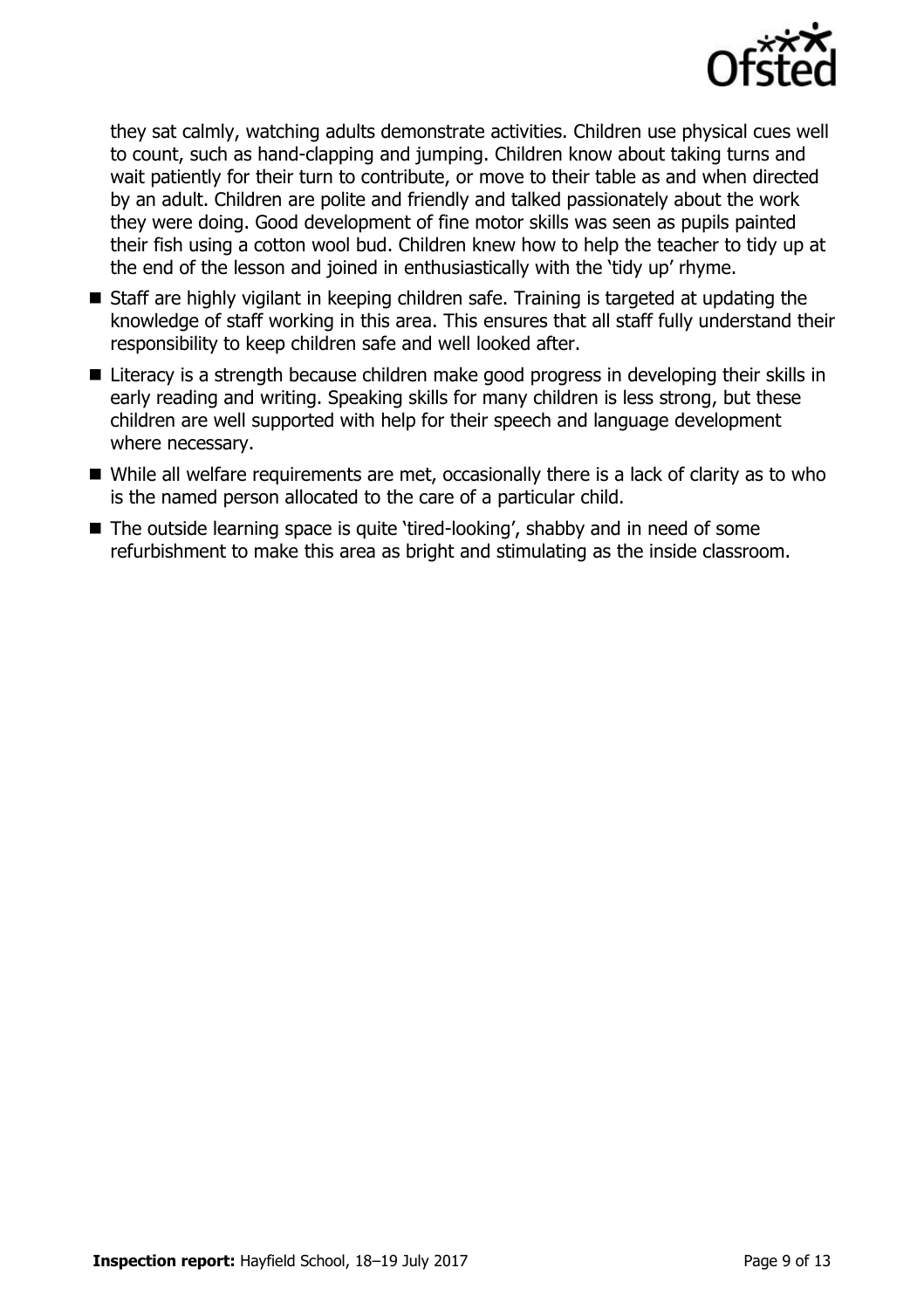

# **School details**

| Unique reference number | 105128   |
|-------------------------|----------|
| Local authority         | Wirral   |
| Inspection number       | 10001164 |

This inspection was carried out under section 8 of the Education Act 2005. The inspection was also deemed a section 5 inspection under the same Act.

| Type of school                      | <b>Special</b>                      |
|-------------------------------------|-------------------------------------|
| School category                     | Community special                   |
| Age range of pupils                 | $4$ to $11$                         |
| Gender of pupils                    | Mixed                               |
| Number of pupils on the school roll | 122                                 |
| Appropriate authority               | The governing body                  |
| Chair                               | John Weise                          |
| <b>Headteacher</b>                  | Lee Comber                          |
| Telephone number                    | 0151 677 9303                       |
| Website                             | www.hayfield.wirral.sch.uk          |
| <b>Email address</b>                | schooloffice@hayfield.wirral.sch.uk |
| Date of previous inspection         | 21-22 November 2012                 |

# **Information about this school**

- The school caters for pupils who have a statement of special educational needs and/or disabilities or an education, health and care plan. The majority of pupils have an autistic spectrum disorder or a moderate learning difficulty. A small number have social, emotional and mental health needs or a physical disability.
- The school is smaller than average, but is oversubscribed. A further increase in the number of pupils on roll is anticipated in 2017/18. Pupils travel to the school from across the local authority, with the majority using transport that is provided for them.
- $\blacksquare$  Pupils are admitted at any point during their primary school career and are taught in 11 small, mixed-age classes, placed according to their needs.
- The school has far more boys than girls.
- The proportion of disadvantaged pupils is above average. Almost all pupils are White British, with a very small number of pupils from other heritages. No pupils are believed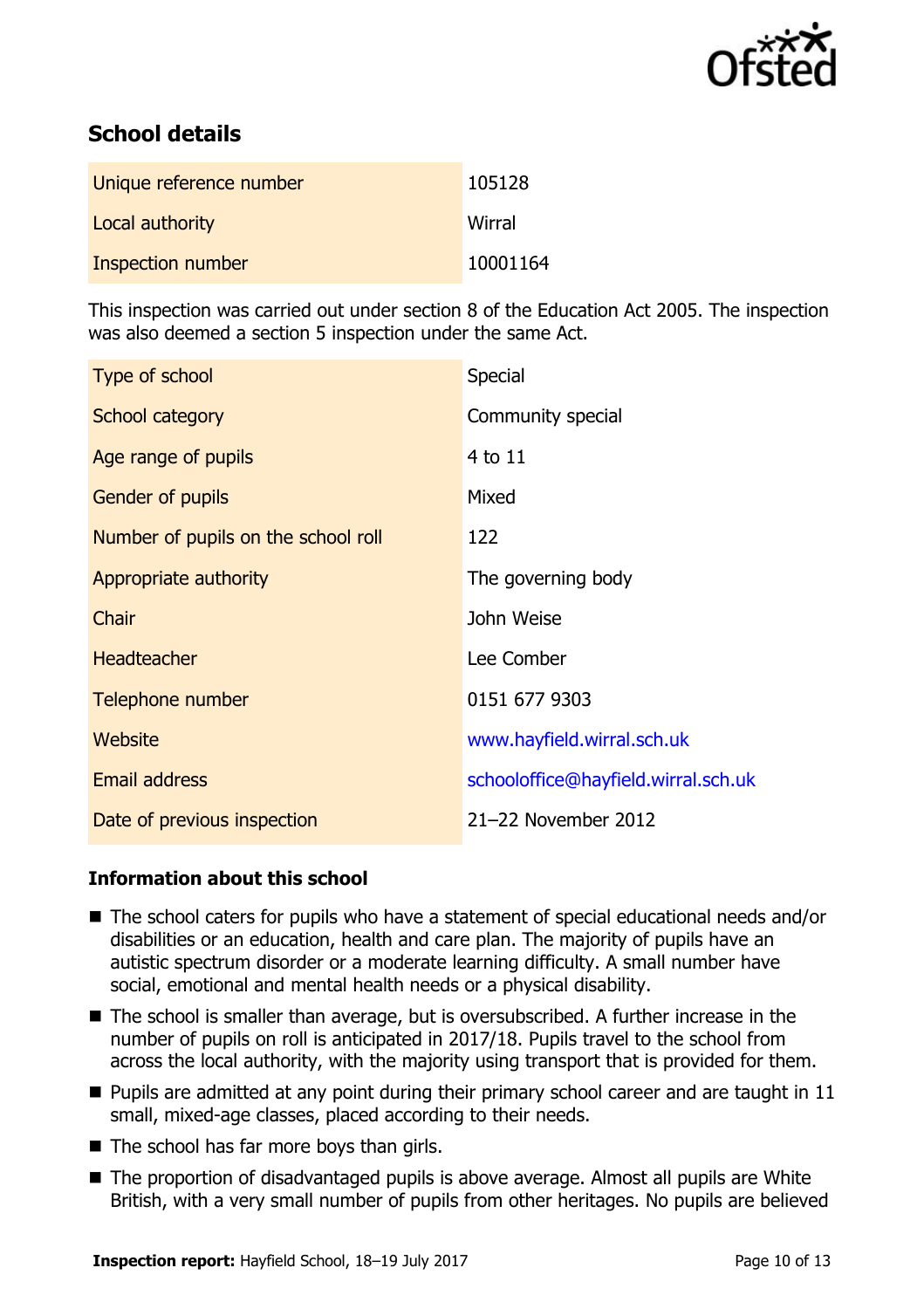

to speak English as an additional language.

- A few pupils attend local mainstream schools for between half and one full day per week as part of a plan for their phased reintegration to mainstream education.
- The headteacher and deputy headteacher were both appointed in September 2015 and were previously senior leaders in the school at the time of the last inspection.
- The school meets requirements on the publication of specified information on its website. Urgent action was taken during the inspection to tackle some omissions.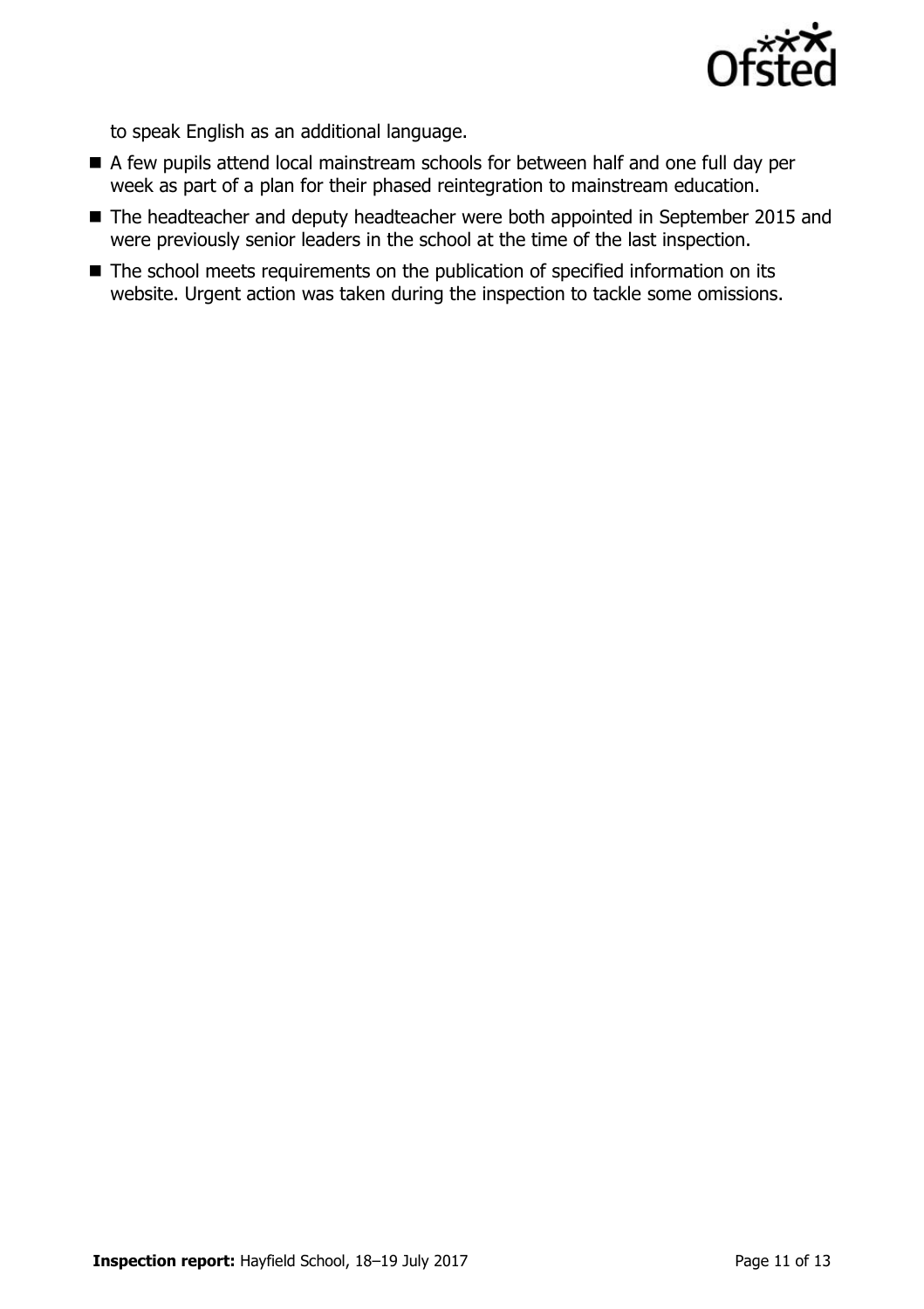

# **Information about this inspection**

- $\blacksquare$  During this inspection, inspectors observed teaching and learning in most of the 11 classes. This was done through short visits to lessons when inspectors were joined by the headteacher or deputy headteacher. Inspectors also made some longer visits to classes.
- Pupils' work was checked while inspectors were in lessons and an inspector listened to pupils read.
- Meetings were held with senior leaders, other leaders and a group of teaching and non-teaching staff.
- An inspector met with a group of four governors, including the chair of the governing body. A telephone conversation was held with a representative from the local authority, and a headteacher from a local mainstream primary school who serves as the school improvement associate.
- The behaviour of pupils was observed during lessons and also during playtime and lunchtime. An inspector observed pupils using the transport provided for them as they arrived at school in the morning and when they left school at the end of the day.
- An inspector met formally with a group of pupils from the school council to find out their views of the school. There were no responses to Ofsted's pupil or staff surveys.
- There were 15 responses to Ofsted's online questionnaire, Parent View. An inspector spoke to a parent on the telephone who had requested a conversation with an inspector.
- An inspector met with a group of parents at the start and end of the school day to gather their views on the quality of support provided for their children. A sample of pupils' individual support plans were checked to find out more about the quality and effectiveness of this support.
- The school's arrangements for keeping pupils safe were checked including a check of risk assessments and a tour of the school site, to check the suitability of the facilities.
- A wide range of documentation was reviewed, including information available on the school's website and information on pupils' attainment, progress and attendance. The school's self-evaluation summary and development plan were examined, along with external reports.

### **Inspection team**

Denah Jones, lead inspector **Her Majesty's Inspector Lisa Morgan Community Community Community** Construction Construction Construction Construction Construction Community Construction Construction Community Construction Construction Community Construction Community Communit